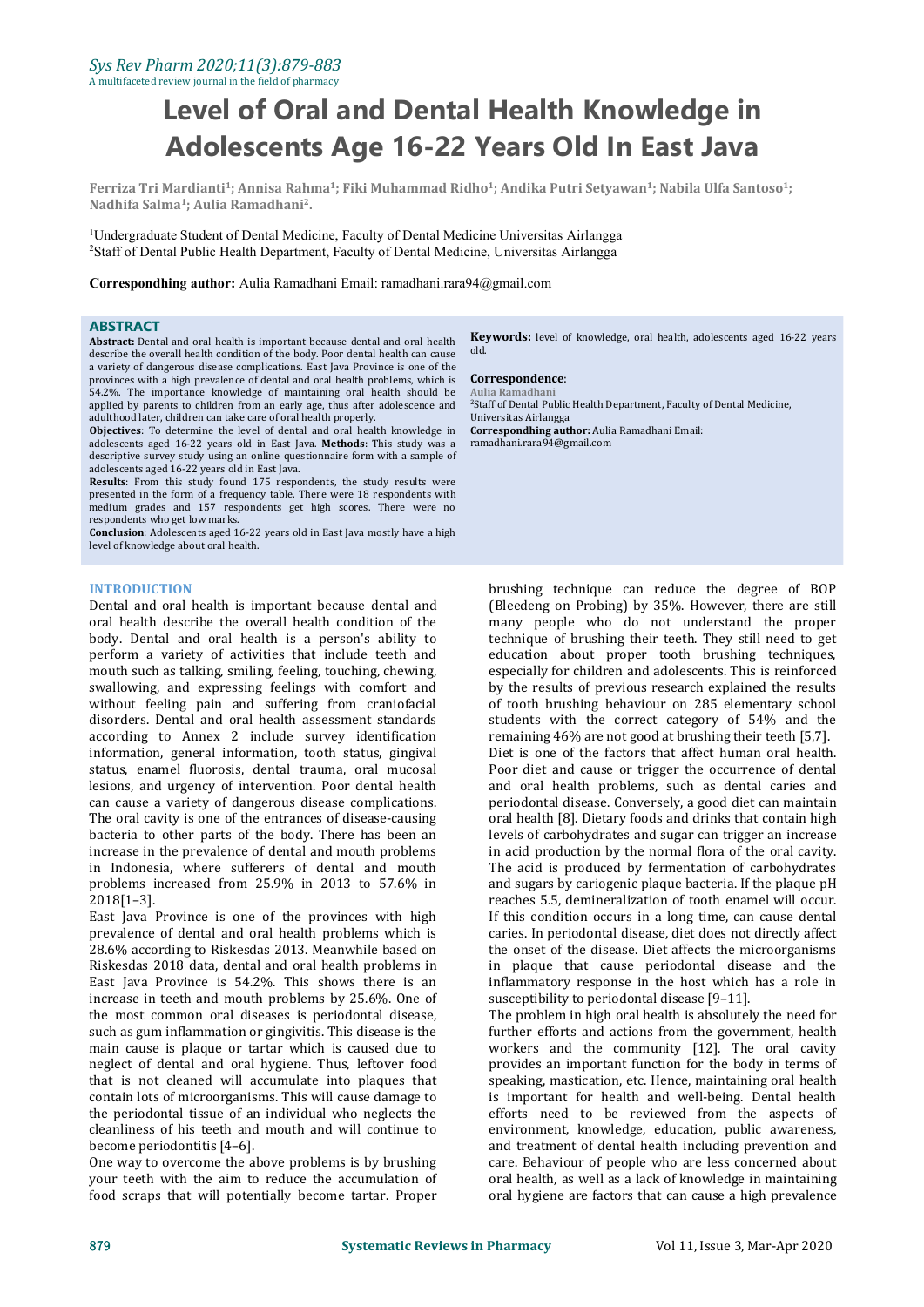**Java**

of dental and oral diseases in Indonesia. But, most people ignore overall dental health conditions. Dental care is considered not very important, but the benefits are very vital in supporting health and appearance [13]. The cause of dental and oral health problems in the community one of which is a behavioural factor or attitude ignoring dental and oral hygiene. This is based on the lack of knowledge of the importance of dental and oral care [14,15].

Knowledge of maintaining oral health should be applied by parents to children from an early age, thus after adolescence and adulthood later, children can take care of oral health properly [16]. The school-age children are at a concrete operational development stage, where their way of thinking has begun to be logical and reasonable, thus if children are given education about something then the child will develop the knowledge and skills to do something [17,18].

Lack of knowledge in maintaining oral health can lead to poor oral hygiene and cause various kinds of dental and mouth problems that often occur such as caries, canker sores, and bleeding in the gingiva. Caries is the process of destroying a calcified tissue that begins on the surface of The study respondents obtained were 175 people.<br>
the tooth through the process of decalcification of the Respondents came from various regions in East Java, the tooth through the process of decalcification of the enamel layer and followed by the enzymatic organic structure lysis which results in the formation of cavities (holes)[19,20]. Sprue or stomatitis is generally caused by fungus, bacteria, food allergies, stomach acids, lack of vitamins, stress, and biting oral mucosa. Most of thrush sufferers generally do not feel comfortable when eating because the mouth hurts when touched by food being chewed [21].

Knowledge about oral health is no lessimportant, namely knowledge about the prevention of dental and oral diseases through routine dental examinations. Based on a study of the differences in dental and oral health between groups of people who regularly check their teeth and those who do not routinely check their teeth, it is evident that the oral health of the group of people who do routine checks is better than people who do not do routine checks. As a long-term effect, regular dental examinations can reduce the number of teeth and caries loss [22].

In an effort to maintain oral health, preventive measures are needed, the government has arranged these efforts in a law. Based on Law 36 of 2009 concerning Health, in article 93, it is stated that dental and oral health services are carried out to maintain and improve the degree of public health in the form of improving dental health, preventing dental diseases, treating dental diseases, and star<br>restoring dental health by the Government Regional Sex restoring dental health by the Government, Regional Government, and / or community which is performed in an integrated, integrated and sustainable manner. Paragraph (2) stated that the service is conducted in an integrated, integrated, and sustainable manner and is performed through individual dental health services, community dental health services, school dental health efforts [23].

Based on the description of the problems above, the authors are interested in researching the level of dental and oral health knowledge in adolescents aged 16-22 years old in East Java.

## **METHODS**

This type of study was a descriptive research method. This study aimed to analyse and describe the level of knowledge of adolescents aged 16 to 21 years old in East Java about oral health. This study was intended for

adolescents in the East Java area. This study was conducted throughout October.

In this study the research instrument used was a list of questions (questionnaire). The questionnaire given consisted of 15 questions regarding oral health. Data collection procedures used in the form of questionnaires that are filled in by the respondents themselves (self administered questionnaire). In this study, respondents received questionnaires distributed via Google form media and answered questions that had been given based on the knowledge possessed by respondents.

The results of the study were categorized into low, medium, and high. The low category was a value of 15-25, the medium category was a value of 26 – 35, and the high category was a value of 36 - 45. Data processing included editing, coding, scoring, data entry and cleaning. Data analysis technique used in this study was descriptive statistics, the statistics used to manage data by describing existing data without the aim of making general conclusions.

## **RESULT**

The study respondents obtained were 175 people. from 13 cities / districts including Malang, Jember, Surabaya, Mojokerto, Nganjuk, Sidoarjo, Bangkalan Madura, Bojonegoro, Gresik, Lamongan, Pamekasan, Banyuwangi, Madiun. The dominance of respondents domiciled from Surabaya, Malang, and Jember.

**Age**

**Table 1.** Respondents by Age

| <b>Sex</b>   | Mean  | N   | <b>Standard</b><br><b>Deviation</b> |
|--------------|-------|-----|-------------------------------------|
| Male         | 19,03 | 62  | 1,736                               |
| Female       | 19,42 | 113 | 1,425                               |
| <b>Total</b> | 19,28 | 175 | 1,549                               |

Based on the age characteristics of the respondents shown in table 5.1, it shows that the average age of male respondents is 19.03 years with a standard deviation of 1.736, so the average age range is around  $17-21$  years. Whereas in women, the average age is 19.42 years with a standard deviation of 1.425.

**Table 2.** Respondents by Sex

| <b>Sex</b>   | N   | Percentage |
|--------------|-----|------------|
| Male         | 62  | 35,43%     |
| Female       | 113 | 64,57%     |
| <b>Total</b> | 175 | 100%       |

Based on the sex characteristics of the respondents shown in table 5.2, it can be seen that 62 male respondents with a percentage of 35.43% and 113 female respondents with a percentage of 64.57%.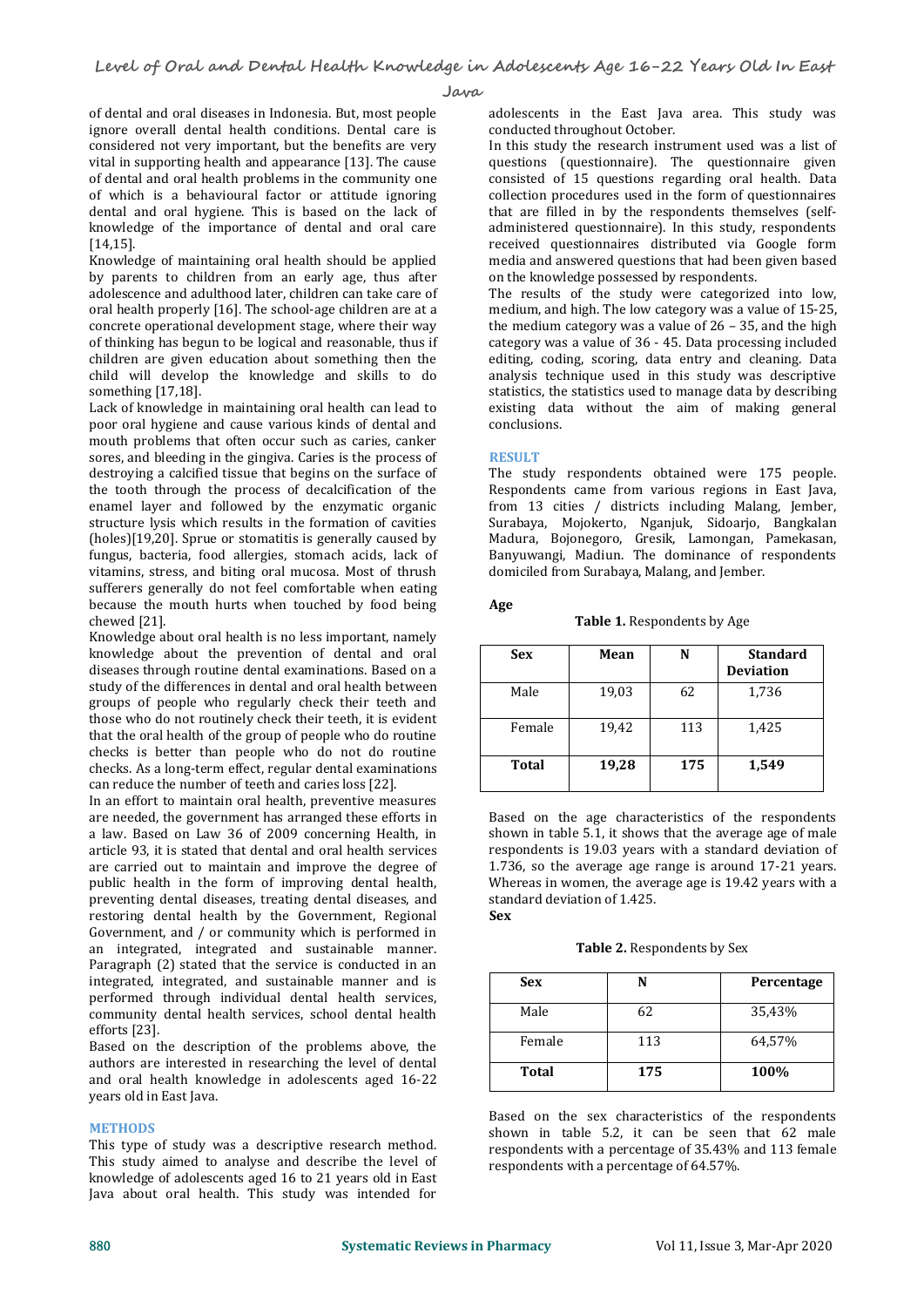**Java**

knowledge.

### **Knowledge level**

Table 3 Knowledge Levels of Dental and Oral Respondents

| No | Knowledge | <b>Total</b> |
|----|-----------|--------------|
|    | Low       |              |
|    | Moderate  | 18           |
| 2  | High      | 157          |

| Total                                                                                                                                                         | 175 |  |
|---------------------------------------------------------------------------------------------------------------------------------------------------------------|-----|--|
| There are 157 respondents with a high level of<br>knowledge, 18 respondents with a moderate level of<br>knowledge, and no respondents who have a low level of |     |  |

**Crosstab Level of Knowledge with Gender**

#### **Table 4.** Crosstab Level of Knowledge based on Sex

| N <sub>0</sub> | <b>SEX</b> | KNOWLEDGE LEVEL |                 |      | TOTAL |
|----------------|------------|-----------------|-----------------|------|-------|
|                |            | <b>LOW</b>      | <b>MODERATE</b> | HIGH |       |
|                | MALE       |                 | 12              | 50   | 62    |
|                | FEMALE     |                 | 6               | 107  | 113   |
| <b>TOTAL</b>   |            |                 | 18              | 157  | 175   |

TOTAL - 18 157 175

There are 12 people in the medium knowledge category and 50 in the high knowledge category. For the sample of female in the moderate category, there are 6 people while

the high category was 107 people. In the sample of male and female, no one received the low knowledge category in this study.



**Graph 1**. Comparison of Knowledge Level in Male and Female

#### **DISCUSSION**

Study on the level of dental and oral health knowledge was conducted in adolescents aged 16 to 22 years old in East Java. This study was conducted by distributing online questionnaires through social media platforms. From this study, there were 175 respondents from various regions in East Java which were dominated by teenagers in Surabaya, Malang, and Jember. Respondents in this study were dominated by women, with 113 respondents. The average age of respondents both female and male was 19 years old.

The results of this study indicate that the level of dental and oral health knowledge in adolescents aged 16 to 22 years old in East Java is included in the high category. The results obtained 89.7% of 175 respondents have a high level of knowledge, while the other 10.3% have a moderate level of knowledge. There are no respondents with a low level of knowledge. This can be caused by the level of education in East Java can be categorized as advanced. In addition, in East Java the distribution of dentists has also been spread evenly.

It was found that the level of knowledge of female tends to be slightly higher than that of men but the difference is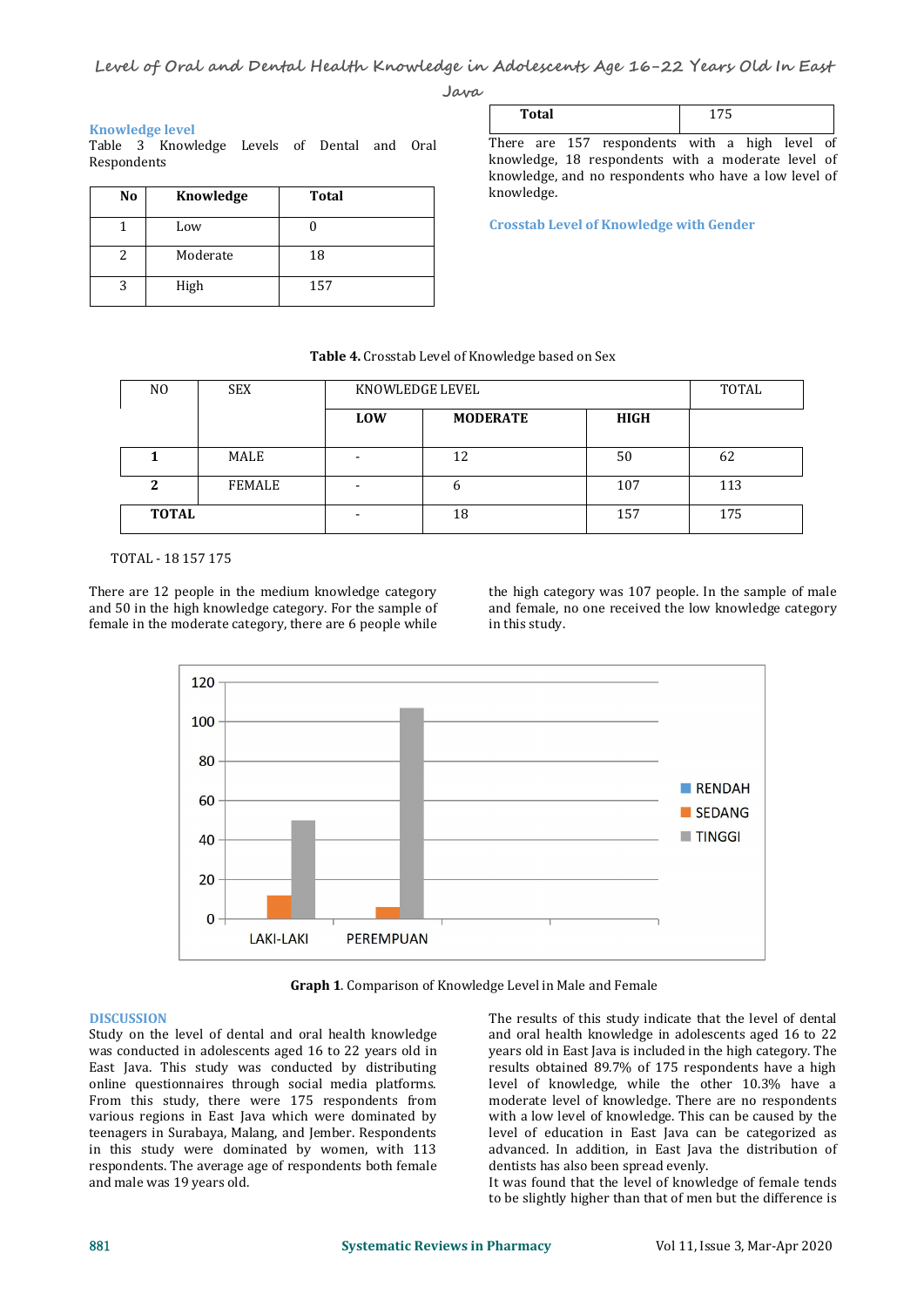**Level of Oral and Dental Health Knowledge in Adolescents Age 16-22 Years Old In East**

**Java**

not significant enough. The average value of the knowledge level of female respondents was 40.56 while the value of the knowledge level of male respondents was 39.71. Female's knowledge level tends to be higher because women tend to care more about health problems compared to men.

There were several questions that were wrongly answered incorrectly by many respondents in the of high questionnaire. The first statement is statement no. 3 (Majalah questionnaire. The first statement is statement no. 3 about brushing teeth twice a day when bathing in the morning and evening, where as many as 44.6% of 7. morning and evening, where as many as 44.6% of respondents answered incorrectly. Another statement is statement no. 11 about the suggestion to rinse with mouthwash every day, where 45.1% of respondents<br>incorrectly answered It can be concluded that there are incorrectly answered. It can be concluded that there are still many teenagers aged 16 to 22 years in East Java who lack understanding about efforts to maintain daily oral health.

The high level of knowledge of adolescents aged 16 to 22 years old in East Java is not in accordance with the increasing level of caries in East Java. It is possible that people in East Java who are highly knowledgeable still do based<br>not apply their knowledge to everyday life. The still do soluplic not apply their knowledge to everyday life.

## **CONCLUSION**

Based on study that has been conducted, it can be concluded that of the 175 respondents aged between 16- 22 years old and domicile in East Java, as many as 90% have a high level of knowledge about dental and oral health and 10% have a moderate level of knowledge. The results also showed that the level of knowledge in female is higher compared to male. But the results of the study are not in line with the fact that East Java experienced dental and mouth problems with a percentage of 54.2% [24]. This shows that the high level of knowledge is not always balanced with the right attitude and treatment.

## **SUGGESTION**

Based on the results obtained from this study, various programs can be held to educate especially teenagers, not only about knowledge about how to care for teeth and mouth properly, but also education to build awareness of the importance of maintaining oral health and dental Given and the Given of the study was conducted it should further of  $\frac{1}{2}$  of hygiene. If further study was conducted, it should further develop variations of questions in the questionnaire thus new results are obtained compared to previous studies.

## **REFERENCES**

- 1. Glick M, Williams DM, Kleinman D V., Vujicic M, Watt RG, Weyant RJ. A new definition for oral health developed by the FDI World Dental Federation opens the door to a universal definition of oral health. J Am Dent Assoc 2016; 147:915–7. https://doi.org/10.1016/j.adaj.2016.10.001.
- 2. Organization WH. Oral health surveys: basic methods. World Health Organization; 2013.
- 3. Priyono B, Kusnanto H, Santoso AS, Pramono D. Correlation of predictions to get a new dental caries conditions in adolescents in Sleman DIY. Dent J<br>(Majalah Kedokt Gigi) 2016; 49:115. (Majalah Kedokt Gigi) 2016; 49:115. https://doi.org/10.20473/j.djmkg.v49.i3.p115-119.
- 4. Newman MG, Takei H, Klokkevold PR, Carranza FA. Carranza's clinical periodontology. Elsevier health sciences; 2011.
- 5. Thomson WM, Williams SM, Broadbent JM, Poulton R, Locker D. Long-term Dental Visiting Patterns and

Adult Oral Health. J Dent Res 2010; 89:307–11. https://doi.org/10.1177/0022034509356779.

- 6. Noaman BR. Assessment of behavioral factors associated with dental caries in pre-school children of high socioeconomic status families. Dent J<br>(Majalah Kedokt Gigi) 2019; 52:66. (Majalah Kedokt Gigi) 2019; 52:66. https://doi.org/10.20473/j.djmkg.v52.i2.p66-70.
- 7. Arianto A, Shaluhiyah Z, Nugraha P. Perilaku Menggosok Gigi pada Siswa Sekolah Dasar Kelas V dan VI di Kecamatan Sumberejo. J Promosi Kesehat Indones 2016; 9:127–35.
- Kiswanjaya B, Boel T, Priminiarti M, Iskandar HHB. The relationship between oral health condition and systemic disease in healthy indonesian population. J Int Dent Med Res 2017; 10:465–9.
- Iwasaki M, Moynihan P, Manz MC, Taylor GW, Yoshihara A, Muramatsu K, et al. Dietary antioxidants and periodontal disease in communitybased older Japanese: a 2-year follow-up study. Public Health Nutr 2013; 16:330–8. https://doi.org/10.1017/S1368980012002637.
- 10. Odell EW. Cawson's Essentials of Oral Pathology and Oral Medicine E-Book. Elsevier Health Sciences; 2017.
- 11. Palacios C, Joshipura KJ. Nutrition and Oral Health: A Two-Way Relationship. Handb. Clin. Nutr. Aging, New York, NY: Springer New York; 2015, p. 81–98. https://doi.org/10.1007/978-1-4939-1929-1\_5.
- 12. Lendrawati L, Pintauli S, Rahardjo A, Bachtiar A, Maharani DA. Risk factors of dental caries: Consumption of sugary snacks among indonesian adolescents. Pesqui Bras Odontopediatria Clin Integr 2019;19.

https://doi.org/10.4034/PBOCI.2019.191.42.

- 13. Ria N, Eyanoer P. Association of tooth brushing behavior with oral hygiene index among students using fixed appliance. In: L. W, D. W, W. M, J.K. B, P.C. E, M. de J, et al., editors. vol. 125, Politeknik Kesehatan Kementerian Kesehatan Medan, Jl. Jamin Ginting KM. 13, Medan, 20137, Indonesia: Institute<br>of Physics Publishing; 2018. Publishing; https://doi.org/10.1088/1755- 1315/125/1/012200.
- 14. Jain M, Bharadwaj SP, Kaira LS, Bharadwaj SP, Chopra D, Prabu D, et al. Oral health status and treatment need among institutionalised hearingimpaired and blind children and young adults in Udaipur, India. A comparative study. Oral Health Dent Manag 2013; 12:41–9. https://doi.org/https://doi.org/10.4172/2247- 2452.1000488.
- 15. Tjahja NI, Lely SMA. Hubungan kebersihan gigi dan mulut dengan pengetahuan dan sikap responden di beberapa puskesmas di Propinsi Jawa Barat. Media Penelit Dan Pengemb Kesehat 2005;15.
- with residence area and parental socio-economic<br>Oral hygiene and oral health related quality of life of 16. Husain Akbar F, Pratiwi R, Sri Naca Hardiana AN. children with stunting in Indonesia. Int J Dent Oral Sci 2020; 7:711–7.
	- 17. Hockenberry MJ, Wilson D. Wong's nursing care of infants and children-E-book. Elsevier Health Sciences; 2018.
	- 18. Samad R, Akbar FH, Pasiga BD, Pratiwi R, Anwar AI, Djamaluddin N, et al. Evaluation of patient